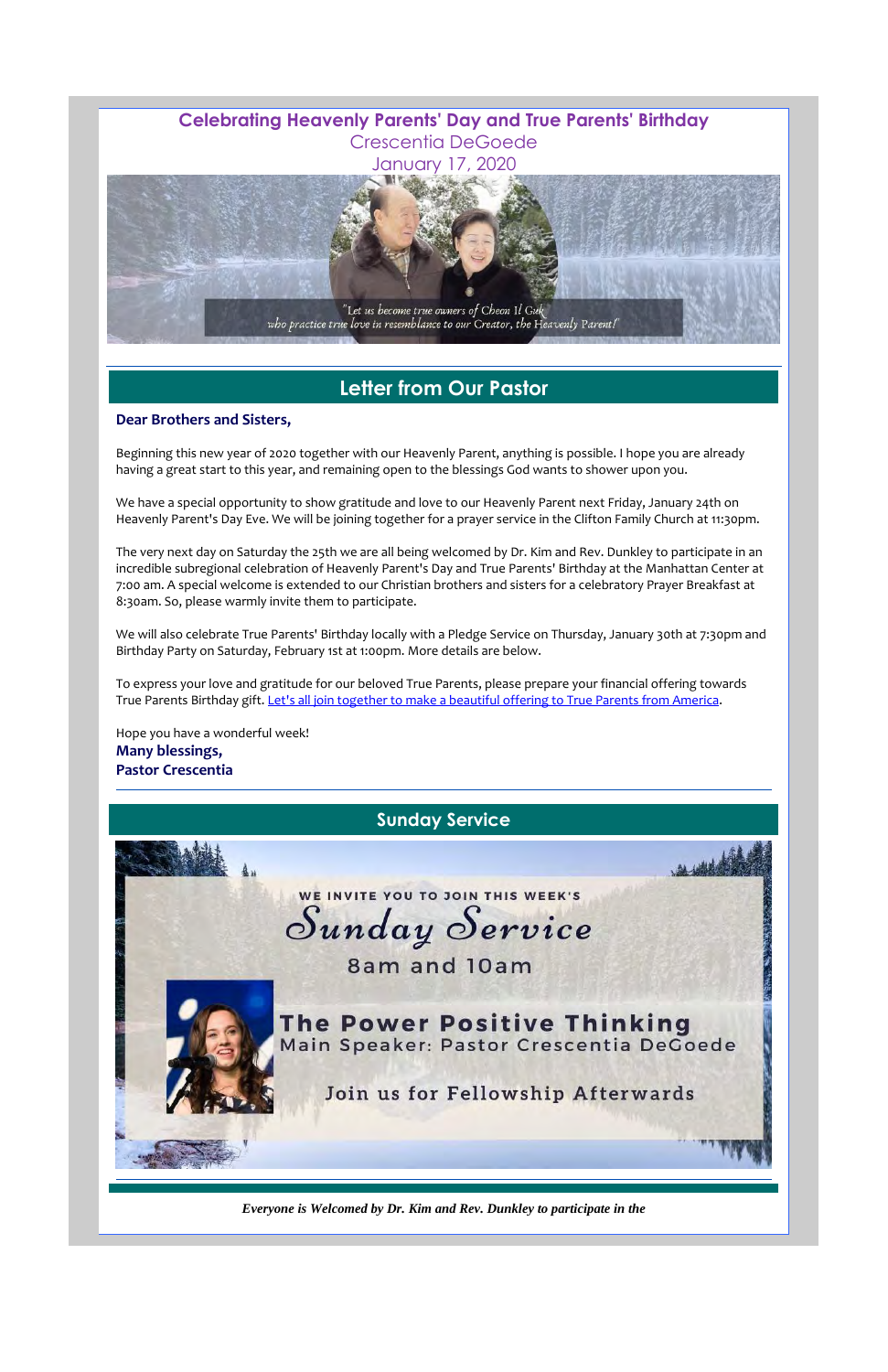

#### **Subregion 1 Celebration of Heavenly Parent's Day and True Parents' Birthday** January 25th

There will be Pledge Service at 7am followed by a Prayer Breakfast celebrating the lives of True Parents at 8:30am. The celebration wont be the same without our Christian brothers and sisters from New Jersey. So please be sure to invite your friends to participate in this very special occasion.

- **True Parents' Birthday Pledge Service** is on January 30th at 7pm in the chapel. There will be Offering Food preparation on that day. If you would like to help with the preparation, please come at 9am. Contact Mrs. Eriko Endo at: (973)653-6684 or erikoendo@ hotmail,com.
- **True Parents' Birthday Party** will be held on February 1st at 1pm with a celebratory lunch and Talent Show. Please register your name here if you would like to offer a performance. All performances are welcome!

#### **The location will be: the Manhattan Center, 311 West 34th St.NY, NY 10001**

To secure your seat, please register online for this event. Please *click here*.

To honor the birth of our True Parents, we want to invite everyone in our community to the True Parents' Birthday Pledge Service and Party at the Clifton Family Church. The Pledge Service and Party will take place on two separate days:





Sponsored by the ACLC of NJ: Contact: Dr. Greg Agulan 908-472-1825 acagulan@aol.com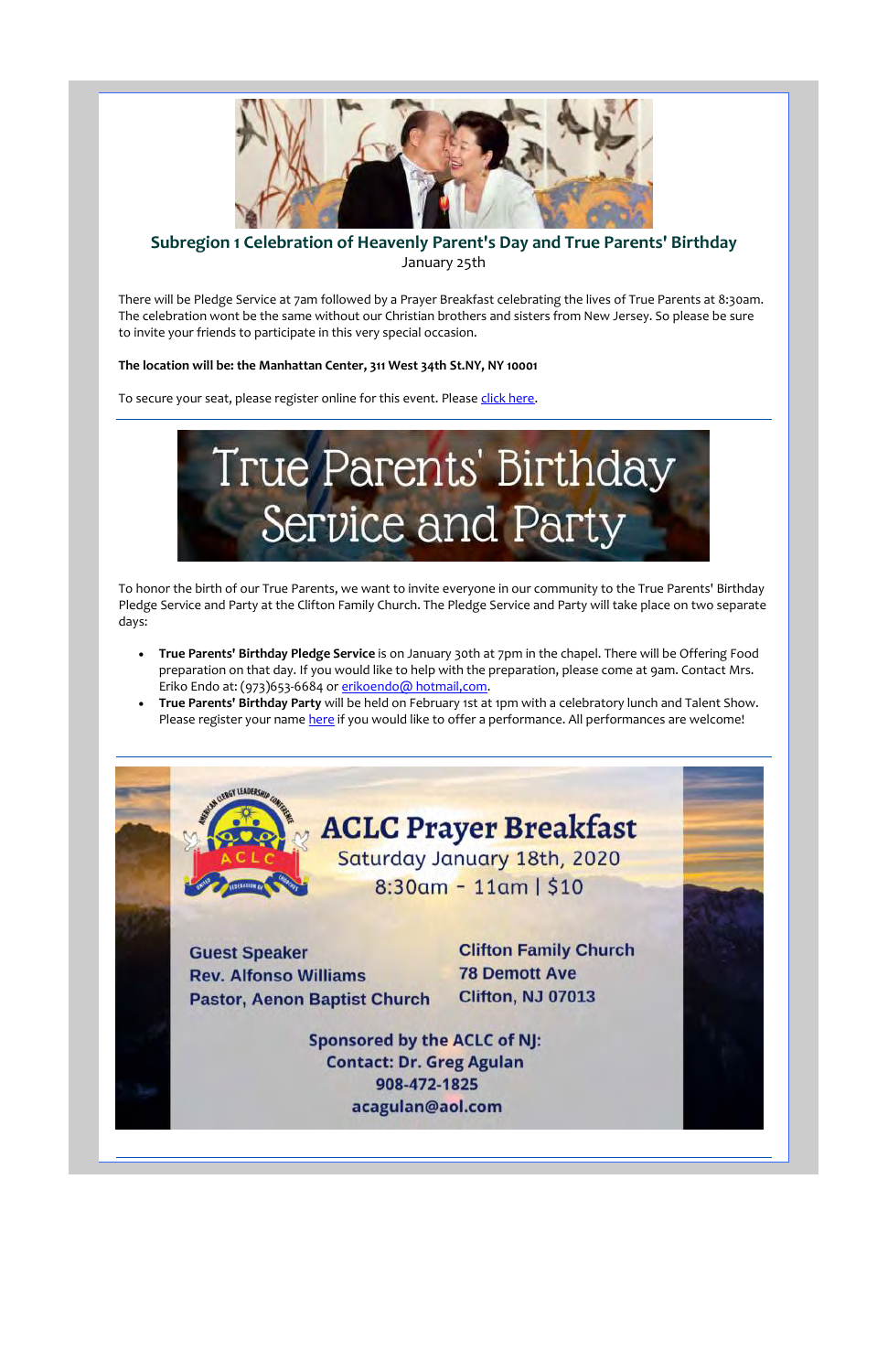Please take a moment to cast your vote for who should be the new members of our Clifton Family Church Council. Four new members will be elected to represent you. Make sure your voice is included. **The voting deadline has been extended to January 26th.**

#### **Clifton Family Church Council 2020 Nomination Guide**

January 26, 2020 | 1pm Magnolia Room

**Cast your Vote!**

**Announcements**

# H Y O J E O N G **2020 KO E**

#### **Registration Closes at 11:59pm (EST) on January 27, 2020**

This is a wonderful opportunity for all Unificationists to join this special celebration in Korea in February 2020.



## Tribal Messiah Meeting

**Contact: Atsushi Takino takino7@optonline.net** I **201-355-9905** 



## **Experience the Trip of your Lifetime!**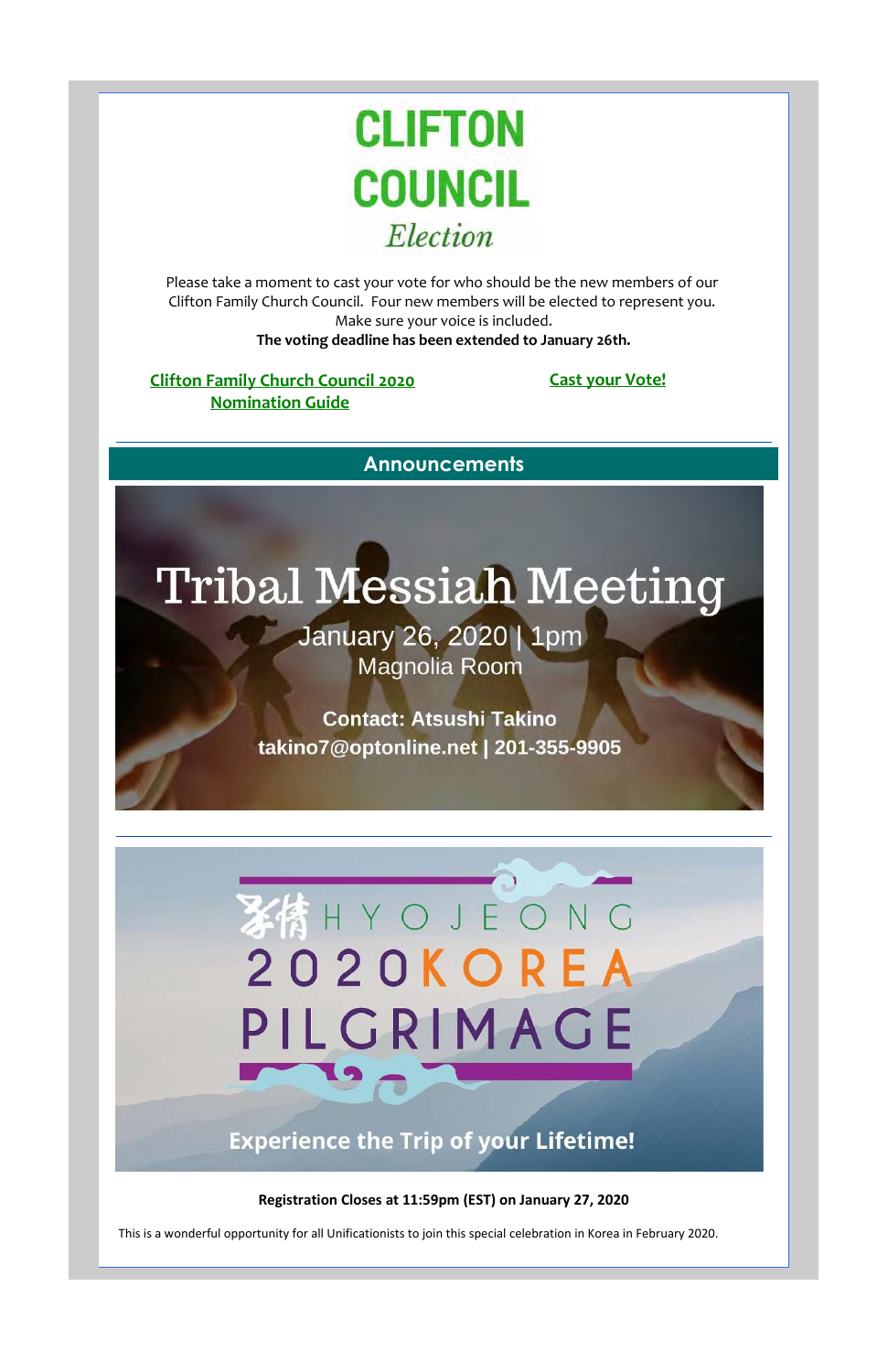Join the special celebration to Commemorate True Father's 100th Holy Birth and the 60th Anniversary of True Parents' Holy Wedding on the Cosmic Level; attend the Great Works workshop and go on a special pilgrimage.

#### **Register Here**

### **Weekly and Monthly Program**

**Heavenly Tribal Messiah Monthly Meeting:** Anyone Interested in Getting Involved with Tribal Messiah |Magnolia Room |Sunday January 26th |1pm **Contact: Atsushi Takino - 201-355-9905;** takino7@ optonline,net

**\*\*Tong Il Mudo- Men and Women Self-Defense:** Friday 6:30pm to 8:30pm Starting Immediately. Contact: Che Consoro (347) 357-4483, rllaguno81@ gmail,com

**GO Program:** 7th Grade to 12th Grade | Saturdays | 5pm to 9pm **Contact: Yoshio Ishikawa -** godsownnj@ gmail,com

**Sunday School:** Pre-K to 7th Grade and Treasures of Heaven Sundays | 11am Service | Register Here **Contact: Soin Alexander -** sundayschool78demott@ gmail,com

**YUM:** 18 to 35 years old | 1st and 3rd Wednesdays Every month | 7:30pm to 9pm | Fellowship Hall |**Contact: Joe Leonard - 201-467-1915;** jpl14495@ yahoo,com

**DP Adult Sunday School:** All Ages who wants to Get Spiritual Norishment Conference Room | Every Sunday | 9:00am **Contact: Mr. Steve Sprague - 973-517-9693;** ssprague888@ yahoo,com

> Support Our Missionary Work: Reimi Mizuguchi